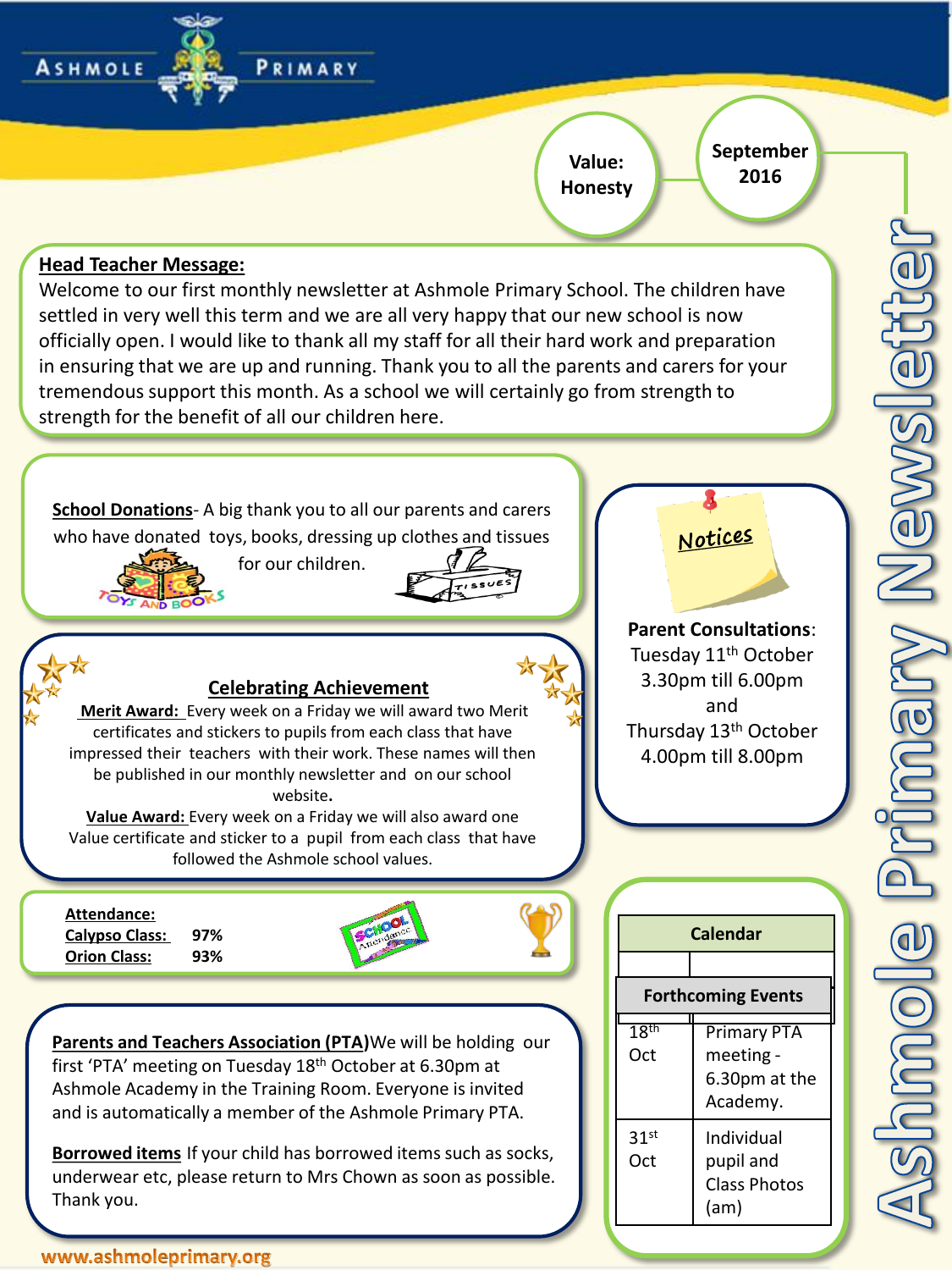#### **September 2016 Value: Honesty**

**Breakfast Club and After School Club** led by Mrs Deniz. This starts today. Breakfast Club is from 8am till 8.50am. After School Club starts from 3.15pm till 5pm. Registration point will always be the Group Room. There are always at least two members of staff on duty for the clubs.

**Outdoor Equipment** Please remind your children not to play with any of the outdoor equipment before or after school. Thank you.

**Scooters** For safety reasons, please ensure the children walk their scooters on the playground at the start and end of the day. Thank you.

**Lunchtimes** We have improved our lunchtime eating routine and the children can choose their preferred meal in the morning. There will always be plenty of food for the children with salad, a desert and drink to accompany the main meal .Please also share the online menu with your child.

#### **Lining up at the start of the day and going home:**

The children are now getting used to lining up before school. Please help the children to line up and then stand back behind the white line to avoid congestion in the morning. At the end of the day please remain behind the white line and the children will be sent to the parents once the staff have recognised the parents/ carers to ensure a safe handover. Calypso class will come out on the right with Orion on the left. Thank you for your co-operation in this matter.

PRIMARY

The school photographer (Van Cols) will now be at school on Monday 31<sup>st</sup> October in the morning. The children will have individual photos as well as a new class photo. The photographer will take the photos at the secondary school where there is a bigger venue for the photos to be taken. We will walk over after registration on the 31<sup>st</sup> October.

\*\*\*\*\* **Value: Honesty** 'Honesty means telling the truth no matter what consequences you may face. An honest person does what he says he is going to do and never lies, cheats or steals.' **Our Value for October is Truth.**

#### **Websites:**

**ASHMOLE** 

#### **[www.ashmoleprimary.org](http://www.ashmoleprimary.org/)**

As you are aware our school opening was featured in a number of newspapers. Here are some of the links :http://www.timesseries.co.uk/news/14764888.New\_primary\_school\_celebrates\_official\_

opening\_with\_ribbon\_cutting/?ref=mr&lp=7

#### [www.parentpay.com](http://www.parentpay.com/)

You should have received a letter with details on how to set-up your parentpay account. If you are having difficulties with anything, please speak to Mrs Andrews in the School Office.

#### **Uniform**

Please find attached our official Ashmole Primary uniform list. Should you wish to order items of school uniform, please see Mrs Andrews in the School Office.

**Tennis club** – please find attached a flyer from a local tennis coach.